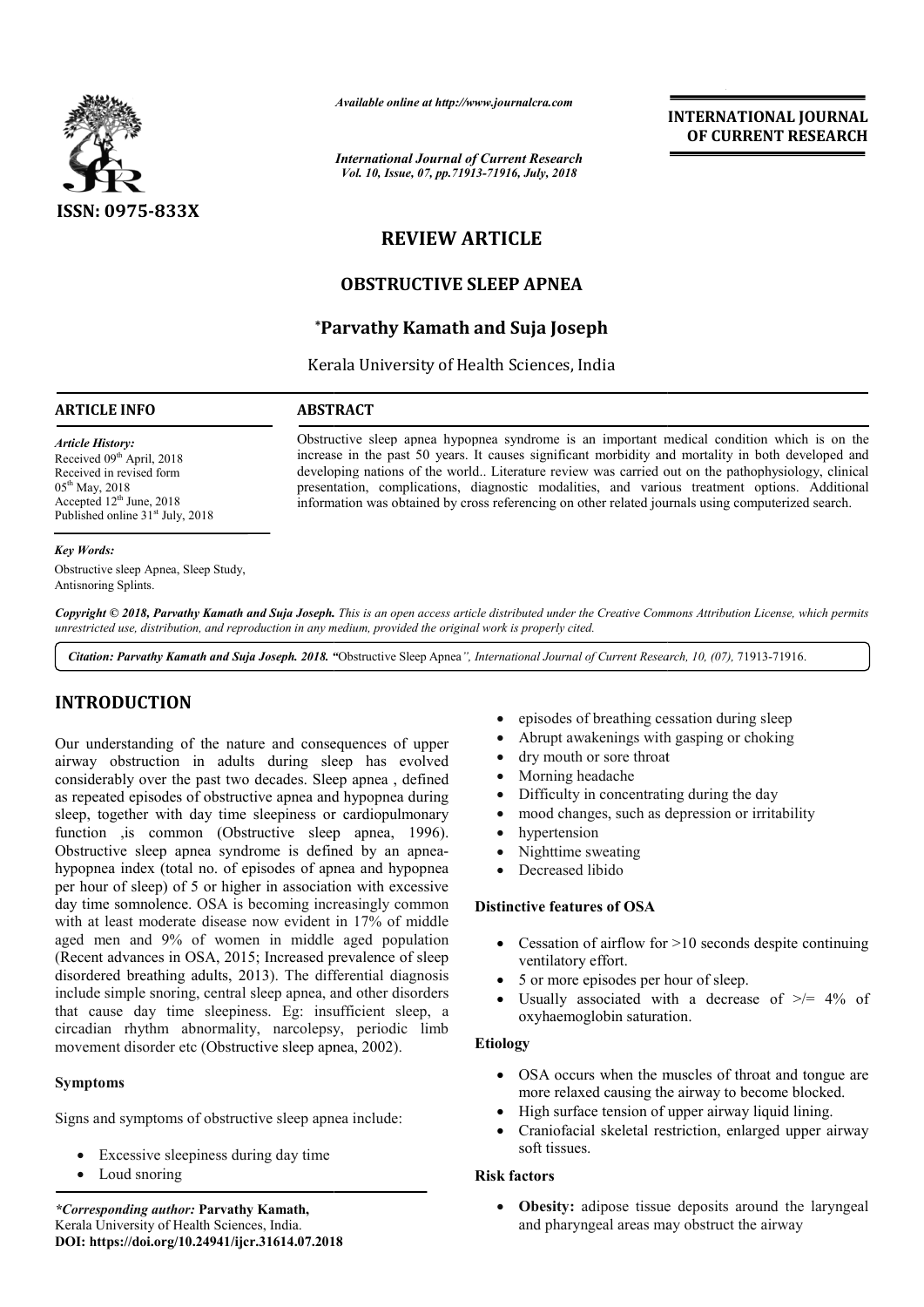- **Narrowed airway:** naturally narrow airways may be inherited or due to enlarged tonsils and adenoids.
- **Hypertension:** Obstructive sleep apnea is relatively common in people with hypertension.
- **Chronic nasal congestion:** Obstructive sleep apnea occurs twice as often in those who have consistent nasal congestion at night.
- **Smoking:** People who smoke are more likely to have obstructive sleep apnea.
- **Diabetes:** Obstructive sleep apnea may be more common in people with diabetes.
- Sex: In general, men are twice as likely as women to have obstructive sleep apnea.
- **A familial history of sleep apnea:** genetically determined craniofacial features or abnormalities in ventilator control may account for this pattern
- Asthma. Recent research has found an association between asthma and the risk of obstructive sleep apnea.

Pathogenesis: Narrowing or closure may occur at one or more sites in an unstable upper airway (i.e., in the velopharynx, oropharynx, or hypopharynx. Upper-airway dysfunction and the specific sites of narrowing or closure are influenced by the underlying neuromuscular tone, upper airway muscle synchrony, and the stage of sleep. These events are generally most prominent during rapid-eye-movement (REM) sleep because of the hypotonia of the upper-airway muscles characteristic of this stage of sleep. If the soft palate is exposed to recurrent vibratory trauma (snoring) and high negative inspiratory pressure, the result can be lengthening of the soft palate due to stretching and thickening caused by edema. It is possible that the changes in the soft palate of patients with sleep apnea may thus be a consequence of breathing against increased upper-airway resistance rather than the cause of that increased resistance.<sup>3</sup>

## **Pathophysiological consequences**

- Day time fatigue and sleepiness
- Cardiovascular disorders-
- sudden decrease in blood oxygen levels during OSA increases blood pressure and strains cardiovascular system
- increases the risk of abnormal heart rhythms(arrhythmia). These abnormal rhythms can lower blood oxygen levels. If there is underlying heart disease, these repeated multiple episodes of low blood oxygen could lead to sudden death from a cardiac event
- Occular disorders- some researchers have found a connection between OSA and certain eye conditions like glaucoma
- Sleep deprived patterns- loud snoring can keep those around the patient from getting good rest and eventually disrupt the relationship

# **Diagnosis**

- Loud snoring, fatigue, or both are frequently the patient's only symptoms
- Other patient characteristics associated with sleep apnea include male sex; age of more than 40 years; habitual snoring; nocturnal gasping, choking, or resuscitative

snorting; observed apnea; and a history of systemic hypertension.

- Symptoms of daytime somnolence, unrefreshing sleep, morning headaches, cognitive impairment, depression, nocturnal esophageal reflux, and nocturia are commonly reported, but do not distinguish sleep apnea from other, nonpulmonary, sleep disorders.
- The presence of certain physical characteristics should heighten the physician's suspicion of upper-airway dysfunction during sleep. Retrognathia and discrete upper-airway abnormalities, such as an enlarged soft palate or tonsillar hypertrophy, are clinical clues.
- An increased body-mass index, hypertension, and an increased neck circumference often characteristic of patients with sleep apnea.
- A sleep study should be strongly considered for two groups of patients:
- those who habitually snore and report daytime sleepiness
- those who habitually snore have observed apnea (regardless of daytime symptoms).

## **Sleep studies**

- A sleep study is performed to confirm the presence of upper-airway closure during sleep
- A full night of polysomnography, conducted by a technologist in a sleep laboratory, has traditionally been regarded as the gold standard for diagnosing sleep apnea.
- Portable, unattended monitoring systems that can be used outside the hospital premise is a more costeffective system.
- The use of polysomnography requiresrecording the following physiologic signals
	- $\bullet$  EEG
	- EOG(Electro Occulogram)
	- Chin electromyogram
	- Airflow
	- Oxygen saturation
	- Respiratory effort
	- ECG
- Additional recommended parameters include body position and leg EMG derivation
- Anterior tibilais EMG is useful to assist in detecting movement arousal and may have added benefit of assessing periodic limb movements, which co-exist with sleep relates breathing disorders.

**Treatment:** Therapeutic strategies for patients with sleep apnea may be grouped into three general categories: behavioral, medical, and surgical.

# **The goals of treatment**

- to establish normal nocturnal oxygenation and ventilation.
- abolish snoring
- eliminate disruption of sleep due to upper-airway closure.

**Behavioral Treatment:** Avoiding factors that increase the severity of upper-airway obstruction such as sleep deprivation, the use of alcohol, sedatives, and hypnotic agents and obesity.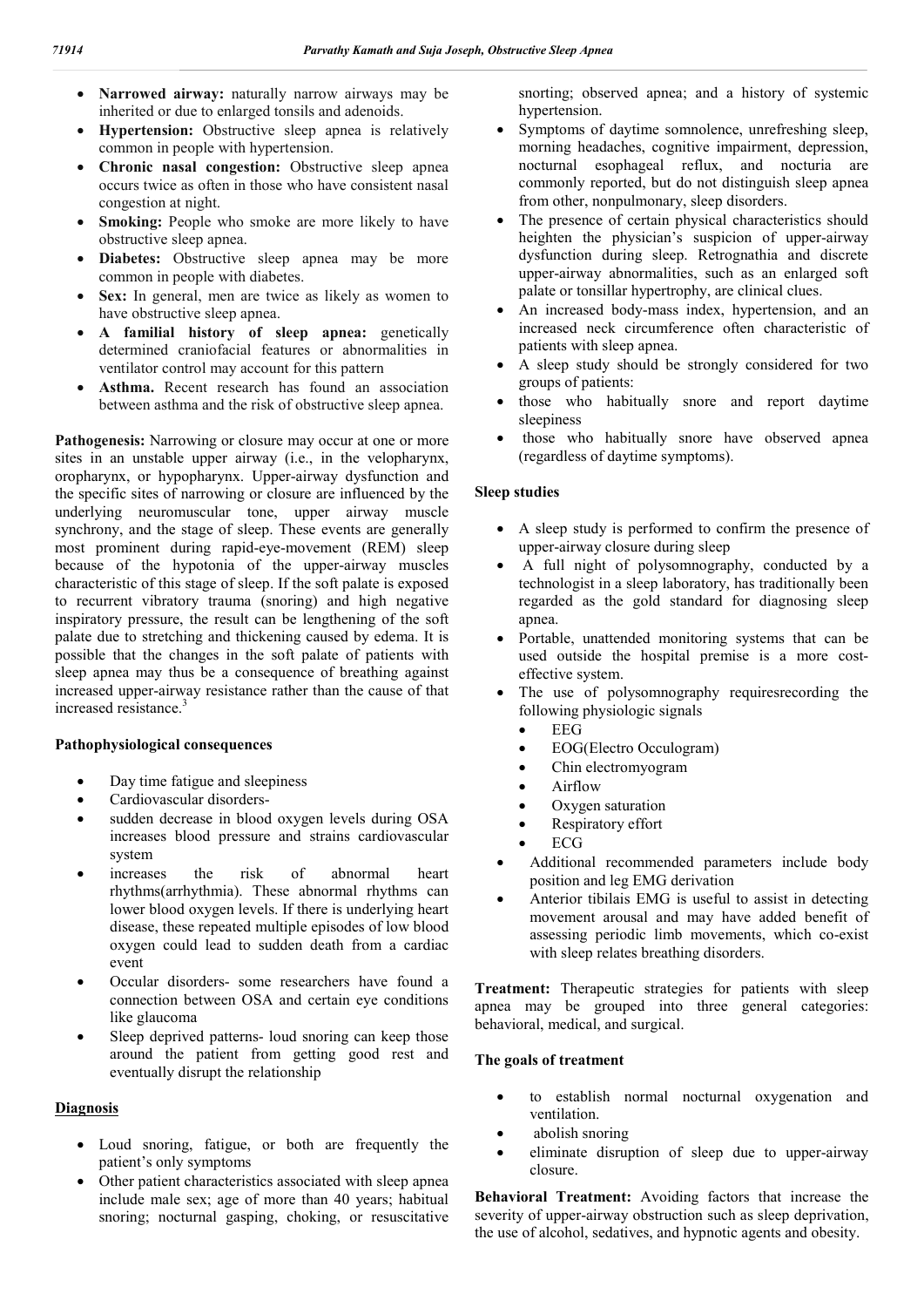- Alcohol selectively reduces upper-airway muscle tone and increases the frequency of abnormal breathing during sleep. Alcohol also prolongs apnea by delaying arousal.
- In obese patients, weight loss can significantly decrease the severity of the apnea.
- In some patients, upper-airway dysfunction is present only during sleep in the supine position; training these patients to sleep exclusively in the lateral recumbent position may be useful.

## **Medical treatment**

CPAP – continuous positive airway pressure delivered through a mask, is the initial treatment of choice in clinically important sleep apnea. The level of positive pressure required to sustain patency of the upper airway during sleep should be determined in the sleep laboratory. Patients treated with continuous positive airway pressure delivered nasally have repeatedly demonstrated improvement in neuropsychiatric function and a lessening of daytime sleepiness. Serious complications of therapy with continuous positive airway pressure are rare. Side effects reported by patients usually involve discomfort or irritation related to the nasal mask.. Patients may complain of nasal congestion, dryness, or occasional rhinorrhea. Nasal congestion can be treated with antihistamines or topical corticosteroids. Topical saline sprays or humidification will improve nasal dryness. Some patients may complain of increased resistance to exhalation or a sensation of too much pressure in the nose. A system that is fitted with a ramp may solve this problem. The ramp allows a gradual increase in the positive pressure to the prescribed level over a period of 5 to 45 minutes. Medication: Protriptyline and fluoxetine have been used with varying degrees of success in mild cases but are of little help in more severe cases. In hypothyroids, thyroxine replacement may significantly improves airway function during sleep. Nocturnal oxygen therapy for patient who have severe desaturation. Oxygen will decrease the nadir of oxyhaemoglobin saturation. Application of exogenous topical surfactants to the upper airway have shown reduction in sleep apnea. Nasal breathing have been shown to increase oral mucosal wetness and decrease the surface tension of upper airway liquid lining, where as the oral breathing route has the opposite effect.

**Oral Appliances:** Though positive airway pressure is often an effective treatment, oral appliances are an alternative for some people with mild or moderate obstructive sleep apnea. The appliances are worn only during sleep and are generally well tolerated. Patients with mild sleep apnea who do not tolerate therapy with positive airway pressure are good candidates for a trial of an oral appliance. Close collaboration between the physician and the dental consultant is necessary to ensure optimal patient selection and to avoid any alteration of dental occlusion or temporomandibular-joint discomfort.<sup>10</sup>

**Tongue retaining device:** This device has a room for the tongue and pulls it forwards. It enlarges the airway by keeping the tongue in an anterior position during sleep

**Mandibular advancement devices:** These appliances forces the mandible forwards and enlarges the airway. Eg: antisnoring splint. Herbst appliance



**Tongue retaining device**



**Mandibular advancement devices**

## **Surgical Treatment**

**Upper airway bypass**

**Tracheostomy:** The availability and acceptance of positivepressure therapy have lessened the need for tracheostomy. There remains a small subgroup of patients with severe apnea who cannot tolerate positive pressure and for whom other interventions are ineffective or unacceptable. A tracheostomy can provide dramatic improvement and can be lifesaving.

**Palatal surgery:** Surgery to modify, rather than bypass, a specific site of upper-airway closure, although less disfiguring than tracheostomy, offers more variable results. The most commonly performed procedure, uvulopalatopharyngoplasty, is curative in less than 50 percent of patients. Laser-assisted uvulopalatopharyngoplasty has been used as an outpatient treatment for snoring.

Even when the technical results of surgery are good, obstruction may continue at the site of surgery in the soft palate, or elsewhere in the upper airway. This procedure is currently not recommended for the treatment of sleep apnea.

**Maxillofacial surgery:** Genioglossal advancement, with or without resuspension of the hyoid bone, and may be performed in conjunction with a uvulopalatopharyngoplasty.